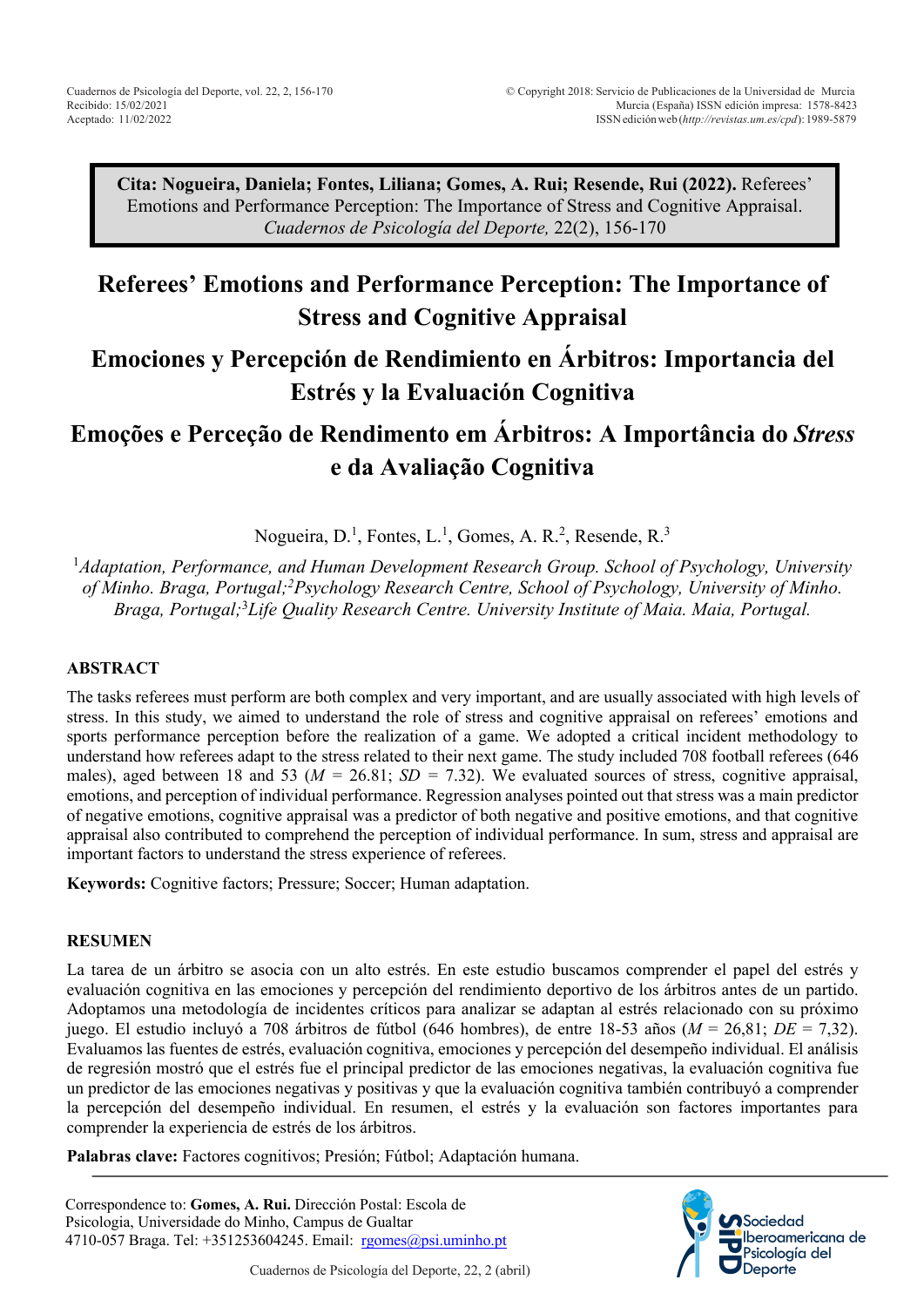## **Emotions and Performance of Referees**

## **RESUMO**

A tarefa dos árbitros está geralmente associada a elevado *stress*. Neste estudo, procuramos compreender o papel do *stress* e da avaliação cognitiva nas emoções e percepção do desempenho desportivo dos árbitros antes da realização de um jogo. Adotámos uma metodologia de incidente crítico para analisar o modo como os árbitros se adaptam ao *stress* relativo ao seu próximo jogo. O estudo incluiu 708 árbitros de futebol (646 homens), com idades entre 18-53 (*M* = 26,81; *DP* = 7,32). Avaliámos as fontes de *stress*, avaliação cognitiva, emoções e perceção do rendimento individual. A análise de regressão mostrou que o *stress* foi o principal preditor de emoções negativas, a avaliação cognitiva foi um preditor de emoções negativas e positivas e que a avaliação cognitiva também contribuiu para compreender a percepção do rendimento individual. Em suma, o *stress* e a avaliação são fatores importantes para entender a experiência de *stress* dos árbitros.

**Palavras chave:** Fatores cognitivos; Pressão; Futebol; Adaptação humana.

# **INTRODUCTION**

Referees assume an essential role in sports competitions because it involves ensuring that the sporting activity takes place safely according to the sporting rules (Rix-Lièvre et al., 2014). A referee has to make decisions (sometimes crucial) in a very short period of time and is highly exposed to criticism and pressure from players, coaches, spectators, and media (Gómez et al., 2019; Sors et al., 2019; Boschilia, Marchi Júnior, 2008; Guillén, Jiménez, 2001). Despite being a fundamental figure in sports, research on referees and their role is still limited (Anshel et al., 2014; Marrero, Gutièrrez, 2007).

Given their role and its characteristics, football referees are exposed to potentially stressful events before, during, and after a game (Ferreira, Brandão, 2012). If they do not know how to cope with stress successfully, they may suffer undesirable impacts on their emotions and performance (Ekmekçi et al., 2020). In fact, referees themselves seem to understand this relationship: in a qualitative study with eight FIFA referees, researchers found that referees recognized the importance of psychological factors for their performance, associating it with emotional and cognitive factors (Tobar et al., 2018). Additionally, studies indicate a correlation between perceived stress and physiological reactions, such as changes in heart rate (Castillo-Rodríguez et al., 2021), suggesting that referees with a better control of their stress tend to experience less physiological reactions and show better performance. Studies on referees' emotions and performance are, however, somewhat limited (Cipriano et al., 2019), since they do not seek to understand the psychological mechanisms that explain how stress relates to emotions and performance.

Considering these aspects, in this study we analyzed stress, cognitive appraisal, emotions, and performance perception altogether, using a "critical incident" methodology (refereeing a game in the next 24 to 48 hours), in order to understand how the referees adapt to a stressful situation. From a theoretical point of view, we adopted the cognitive, motivational, and relational transactional perspective of Lazarus (1991, 1999). According to this author, stress results from the interaction between the individuals and the environment, and occurs when an event is evaluated by the individuals as threatening or as exceeding their personal resources, which can be harmful to their wellbeing. Stress, therefore, tends to occur when individuals evaluate the demands of the environment as exceeding their capacities/resources to deal with them, thus placing central importance in the cognitive appraisal processes (Lazarus, 2000). Cognitive appraisal concerns the relevance that the individuals attribute to the stressful situation and the potential consequences for their well-being: the cognitive appraisal thus largely determines whether or not a situation is stressful for each person (Gomes, 2013), and is divided into primary and secondary (Lazarus, Folkman, 1984). Primary cognitive appraisal refers to the process by which the individuals analyze the situation and give it a personal meaning, namely if it is relevant to them, their goals, and their intentions about the situation (Gomes, 2013). Thus, if the situation is not important to the person, the experience of stress is conditioned; if it is important, it can be understood as either threatening or challenging for the individual. A threat appraisal indicates that the individuals perceive the situation as potentially damaging to their well-being, which increases the possibility of a worse adjustment to stress. On the other hand, a challenging evaluation means that the persons perceive the situation as beneficial to their well-being, increasing the likelihood of a positive adaptation to stress (Ritchie et al., 2017). Secondary

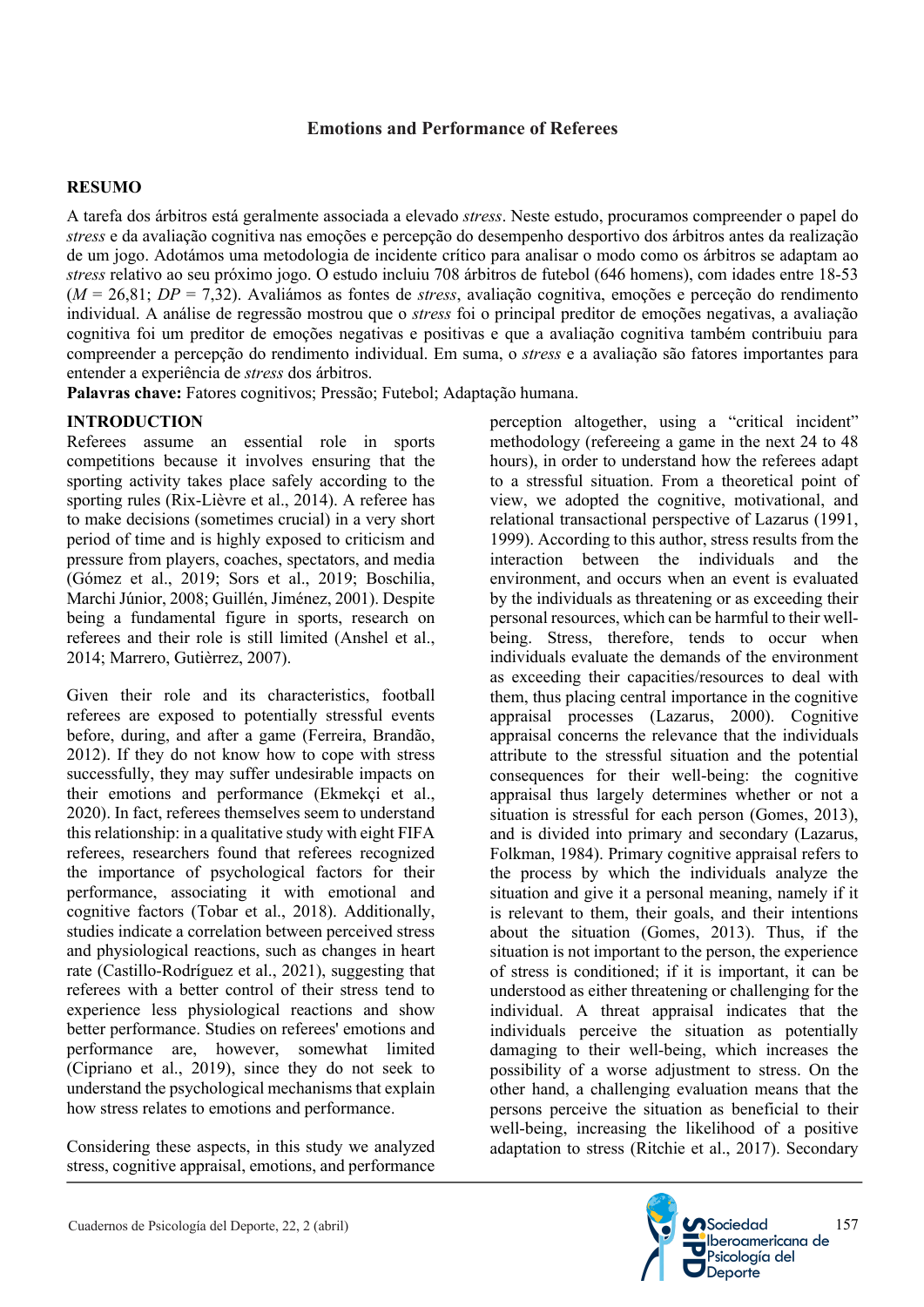cognitive appraisal refers to the analysis of the resources and skills that the person has to deal with the source of stress (Lazarus, 1999), that is, the way the person intends to deal with the stressful situation, which is influenced by the potential for confrontation (judgment on personal abilities to deal with the stressful situation) and perception of control (judgment on the ability to control the demands placed by the stressful situation) (Gomes, 2014).

The processes of cognitive appraisal influence the emotional reactions that occur during the adaptation to the stressful situation. Lazarus (2000) defines emotion as a psychological reaction that organizes ongoing relationships with the environment. For Deci (1980), emotions are reactions to a given stimulus, real or imagined. Lazarus and Folkman (1984) state that a high perception of threat and few resources to deal with the situation tend to impair the individual's adaptation and performance; on the other hand, a high perception of challenge and many resources to deal with the situation tends to facilitate the individual's adaptation and performance. Neil et al. (2011), in a study with athletes, corroborate this idea, noting that the positive evaluation of emotions can maintain the level of sports performance or even improve it; on the other hand, negative emotions can lead to poor sports performance. In turn, Neil and colleagues (2013), in a study with football referees, concluded that the evaluation of stress as threatening was associated with negative emotions that, consequently, negatively affected performance.

Thus, and taking into account the central role of cognitive appraisal in adapting to stress, it is possible that referees' sports performance may depend on how they evaluate the stress situation. Although the theory supports this notion, there are still few indications about how these psychological processes occur in practice in the context of refereeing. According to Lazarus (1991), the study of these stress adaptation processes must integrate stress, cognitive appraisal, and emotions as a whole. However, the existing literature tends to focus on a piecemeal analysis of these factors, which includes studies with referees. For example, Monteiro and Froeseler (2018) analyzed stress according to the coping strategies used by football referees, but did not analyze the emotions resulting from the use of these strategies or the impact on sports performance. Likewise, Johansen and

Haugen (2013) sought to understand whether stress levels affect the sports performance of football referees, but did not consider the cognitive appraisal processes. Despite these studies producing important data, Lazarus (1991) warns of the importance of analyzing those variables as a whole, despite the methodological complexity that this implies (Gomes, 2013). In order to overcome this limitation, this study analyzes these variables in an integrated way, using a critical incident methodology (Flanagan, 1973): the referees answered questionnaires that evaluated stress before their next game (24 to 48 hours), including the cognitive appraisal processes, the emotions felt in relation to the game, and the perception of their performance for the game. Thus, we tried to understand how football referees adapt to stress, considering, in an integrated manner, the stress factors, the cognitive appraisal processes, the emotional reactions, and their performance perception. In summary, the objectives of this study are to: 1. Analyze the referees' psychological experience before a game and; 2. Analyze the predictive value of stress and cognitive appraisal on emotions and performance perception of referees before a game.

# **MATERIAL AND METHODS**

## *Participants*

This study included 708 football referees, with 646 (91.2%) males and 62 (8.8%) females, aged between 18 and 53 years (*M =* 26.81; *SD =* 7.32). Referees assumed their functions in a variety of football levels according athletes' ages: under-12 ( $n = 29$ ; 4.1%), under-14 (*n =* 43; 6.1%), under-16 (*n =* 54; 7.6%), under-18 (*n =* 92; 13%), and senior (*n =* 490; 69.2%). They referee games at different levels: district (*n =* 532; 75.1%), national (*n =* 162; 22.9%), professional (*n =* 13; 1.8%), and international (*n =* 1; 0.1%). The number of years refereeing in official competitions varied between 1 and 30 years  $(M = 7.13; DP = 5.62)$ .

## *Instruments*

**Socio-demographic Questionnaire.** This questionnaire collected socio-demographic information, such as sex, age, number of years of experience in official competitions, category, and competitive division where the referee arbitrates. Category increased according to distinct classes, from lower classes (young athletes and district

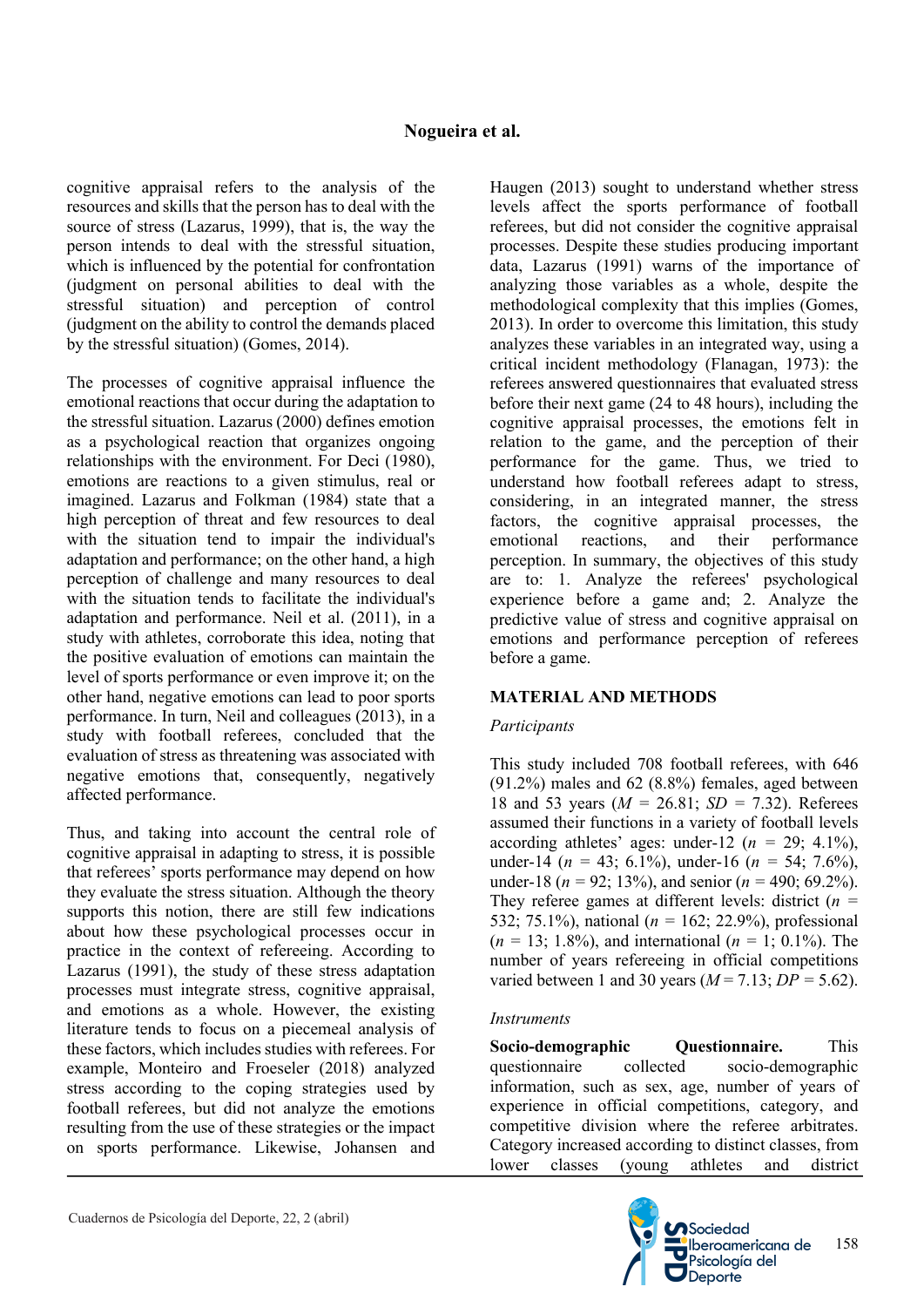competitions) to higher classes (adult athletes from national competitions).

**Referees Stress Questionnaire** (RSQ; Gomes et al., 2021). Evaluates sources of stress related with the activity of refereeing in sports. This instrument is composed of 20 items, which are divided into five subscales: (a) errors ( $\alpha$  = .90, in this study): referees' stress regarding failing or making serious mistakes during games; (b) conflicts ( $\alpha = .81$ , in this study): referees' stress related to interpersonal conflicts during games and the need to assume disciplinary actions to control incorrect behaviors of others; (c) sport condition ( $\alpha$  = .89, in this study): referees' stress related to feelings of lack of preparation to arbitrate the next game; (d) sports career ( $\alpha$  = .85, in this study): referees' stress in receiving negative evaluations from the official observers about their performance and the impact that it can have in their career; and (e) home and sport interface ( $\alpha$  = .84, in this study): referees' stress related to the interference between the sports activity and their personal and family lives. Items are answered on a 5-point Likert-type scale (0 = *no stress*;  $2 =$ *moderate stress*;  $4 =$ *too much stress*). The score is obtained by averaging the items in each scale, meaning that higher scores correspond to higher levels of stress. The psychometric properties of this instrument were acceptable in this study:  $x^2(158 \text{ g.l.}) = 613.176$ , *p* < .000;  $x^2$ /df = 3.881; RMSEA = .067, C.I. [.061; .072];  $SRMR = .06$ ;  $CFI = .942$ ;  $TLI = .931$  (Bentler, 2007).

**Primary and Secondary Cognitive Appraisal Scale** (PSCAS; Gomes et al., 2017). Evaluates primary and secondary cognitive appraisal of individuals regarding their professional activity (in the case of this study, related to the referees' activity). Primary cognitive appraisal is divided into three subscales: (a) importance perception  $(\alpha = .91, \text{ in this study})$ : evaluation of referees' activity as personally significant and important for their wellbeing; (b) threat perception:  $(\alpha = .85, \text{ in this study})$ : evaluation of referees' activity as disturbing and negative for their wellbeing; (c) challenge perception ( $\alpha$  = .89, in this study): evaluation of referees' activity as stimulating and exciting for their wellbeing. Secondary cognitive appraisal is divided into two subscales: (d) coping perception ( $\alpha$  =.88, in this study): evaluation of personal resources to deal with the situation's requirements and demands; and (e) control perception  $(\alpha = .67)$ , in this study): evaluation of personal control

over the referees' activity. This scale included 15 items, three per scale. The items are answered on a seven-point Likert-type scale *(*0 = *Is not at all important to me*; 6 = *Is very important to me, for work importance*). The score is obtained by averaging the items in each scale, meaning that higher scores correspond to higher levels of cognitive appraisal. The psychometric properties of this instrument were acceptable in this study:  $x^2(80 \text{ g.l.}) = 253.661, p <$ .000;  $x^2$ /df = 3.171; RMSEA = .058, C.I. [.050; .066];  $SRMR = .04$ ; CFI = .968; TLI = .958 (Bentler, 2007).

**Sport Emotions Questionnaire** (SEQ; Jones et al., 2005; translated by Gomes et al., 2021). Evaluates five emotions in sports activity: (a) anxiety ( $\alpha$  = .84, in this study), (b) dejection ( $\alpha$  = .87, in this study); (c) anger  $(\alpha = .86$ , in this study); (d) excitement ( $\alpha = .72$ , in this study); and (e) happiness ( $\alpha$  = .92, in this study). The instrument has 22 items distributed by the five dimensions. The items are answered on a five-point Likert-type scale (0 = *Nothing* and 4 = *Extremely*). The score is obtained by averaging items in each scale, meaning that higher scores correspond to higher levels of emotions. The psychometric properties of this instrument were acceptable in this study:  $x^2(198 \text{ g.}l.)$  $= 791.095, p < .000; x^2/\text{df} = 3.995; \text{RMESEA} = .068,$ C.I.  $[.063; .073]$ ; SRMR =  $.07$  CFI =  $.934$ ; TLI =  $.923$ ) (Bentler, 2007).

**Sports Performance Perception Questionnaire** (SPPQ) (Gomes et al., 2019). Evaluates sports performance perception, both at individual and collective levels. For this study, only the individual level was used ( $\alpha$  = .89, in this study), which refers to the referees' perception of achieving their personal goals in the next game. It consists of five items answered on a five-point Likert-type scale (0 = *I do not agree* and  $5 = I$  *totally agree*). The score is obtained by averaging the items in each scale, meaning that higher scores correspond to higher perception of individual sports performance. The psychometric properties of this instrument were acceptable in this study:  $x^2(3 \text{ g.l.}) = 5.244$ ,  $p < .155$ ;  $x^2/df = 1.748$ ; RMSEA = .034, C.I. [.000; .081]; SRMR = .01; CFI = .999; TLI = .996) (Bentler, 2007).

All instruments were adapted to the referees' activity, namely the instructions were reformulated by using the term "referee" instead of "athlete", which is the common term in these measures. Likewise, and given

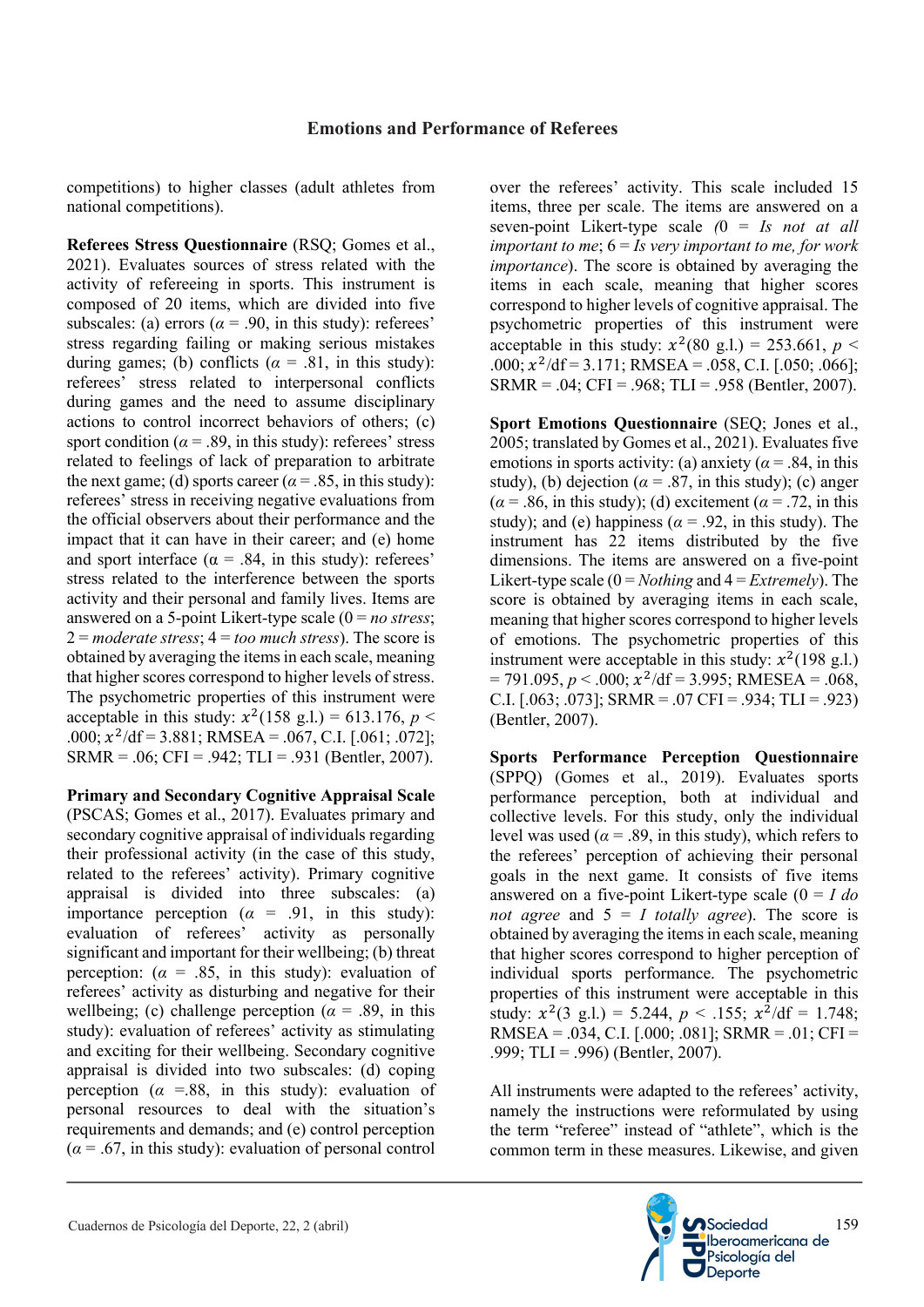the nature of the "critical incident" methodology of this study, the referees were instructed to fill the assessment protocol by thinking of their next game.

#### *Procedure*

This study was approved by the Ethics Committee of the authors' university (SECSH 016/2015) and was conducted in accordance with the Declaration of Helsinki. Then, District Delegations of Referees were contacted in order to obtain the referees' contacts. Referees were asked to participate in this study after explaining the goals and methodology of data collection. Evaluation protocols included informed consent with all the study's necessary information. After filling out the informed consent, the participants answered the questionaries 24h or 48h before the next game, typical in a critical incident methodology. We delivered 720 evaluation protocols to referees and 708 were returned (return rate of 98.3%).

## *Statistical analyses*

Statistical analysis was done on IBM SPSS Statistics (version 26). In order to explain adaptation to stress in referees, we selected participants who evaluated the task of refereeing the next game as an important event for them. Following conceptual and empirical indications about adaptation to stress (Gomes, 2014; Gomes et al., 2017) we used the PSCAS scale of

#### Table 1

*Descriptive analysis of variables (N* = 648)

importance to exclude referees that did not attribute importance to the next game (values equal to or less than two points), eliminating 60 participants, with the final sample totaling 648 referees. After removing these participants, we proceeded with the analysis. The first step of data analysis was describing the experience of adaptation to stress in referees by analyzing, in a descriptive way, the variables in the study (first goal of this study). For the prediction of emotions and perception of individual performance (second goal), we used a linear hierarchy regression analysis (enter method), inserting the variables according to the theoretical explanation of adaptation to stress (Gomes, 2014; Lazarus, 1991): (a) personal and sport variables, (b) stress factors, (c) primary cognitive appraisal, and (d) secondary cognitive appraisal.

## **RESULTS**

## *Descriptive Analysis*

Firstly, we analyzed the descriptive values of the variables in the study (see Table 1). Before the game, the referees experienced higher levels of stress-related to errors and sport condition. Coping perception was the dimension with higher values in terms of cognitive appraisal. Happiness and excitement were the emotions most felt by the referees and they had high expectations regarding their individual performance perception.

| $\frac{1}{2}$                                                 |                  |                  |      |                  |      |
|---------------------------------------------------------------|------------------|------------------|------|------------------|------|
| <b>Variables</b>                                              | $\boldsymbol{N}$ | $\boldsymbol{M}$ | DP   | Mín.             | Máx. |
| <b>RSQ: Referees Stress Questionnaire</b>                     |                  |                  |      |                  |      |
| Errors                                                        | 648              | 2.43             | .96  | $\boldsymbol{0}$ | 4    |
| Conflicts                                                     | 648              | 1.32             | .83  | $\theta$         | 4    |
| Sports career                                                 | 648              | 1.77             | 1.08 | $\theta$         | 4    |
| Sport condition                                               | 648              | 2.24             | 1.02 | $\boldsymbol{0}$ | 4    |
| Home and sport interface                                      | 648              | 1.65             | 1.02 | $\boldsymbol{0}$ | 4    |
| <b>PSCAS: Primary and Secondary Cognitive Appraisal Scale</b> |                  |                  |      |                  |      |
| Importance perception                                         | 648              | 4.71             | 1.00 | $\boldsymbol{0}$ | 6    |
| Threat perception                                             | 648              | 1.53             | 1.29 | $\theta$         | 6    |
| Challenge perception                                          | 648              | 4.43             | 1.19 | $\theta$         | 6    |
| Coping perception                                             | 648              | 5.16             | .68  | $\theta$         | 6    |
| Control perception                                            | 648              | 4.66             | .81  | $\boldsymbol{0}$ | 6    |
| <b>SEQ: Sport Emotions Questionnaire</b>                      |                  |                  |      |                  |      |
| Anxiety                                                       | 648              | 1.06             | .86  | $\boldsymbol{0}$ | 3.80 |
| Dejection                                                     | 648              | .40              | .68  | $\boldsymbol{0}$ | 3.60 |
| Anger                                                         | 648              | .33              | .65  | $\theta$         | 4    |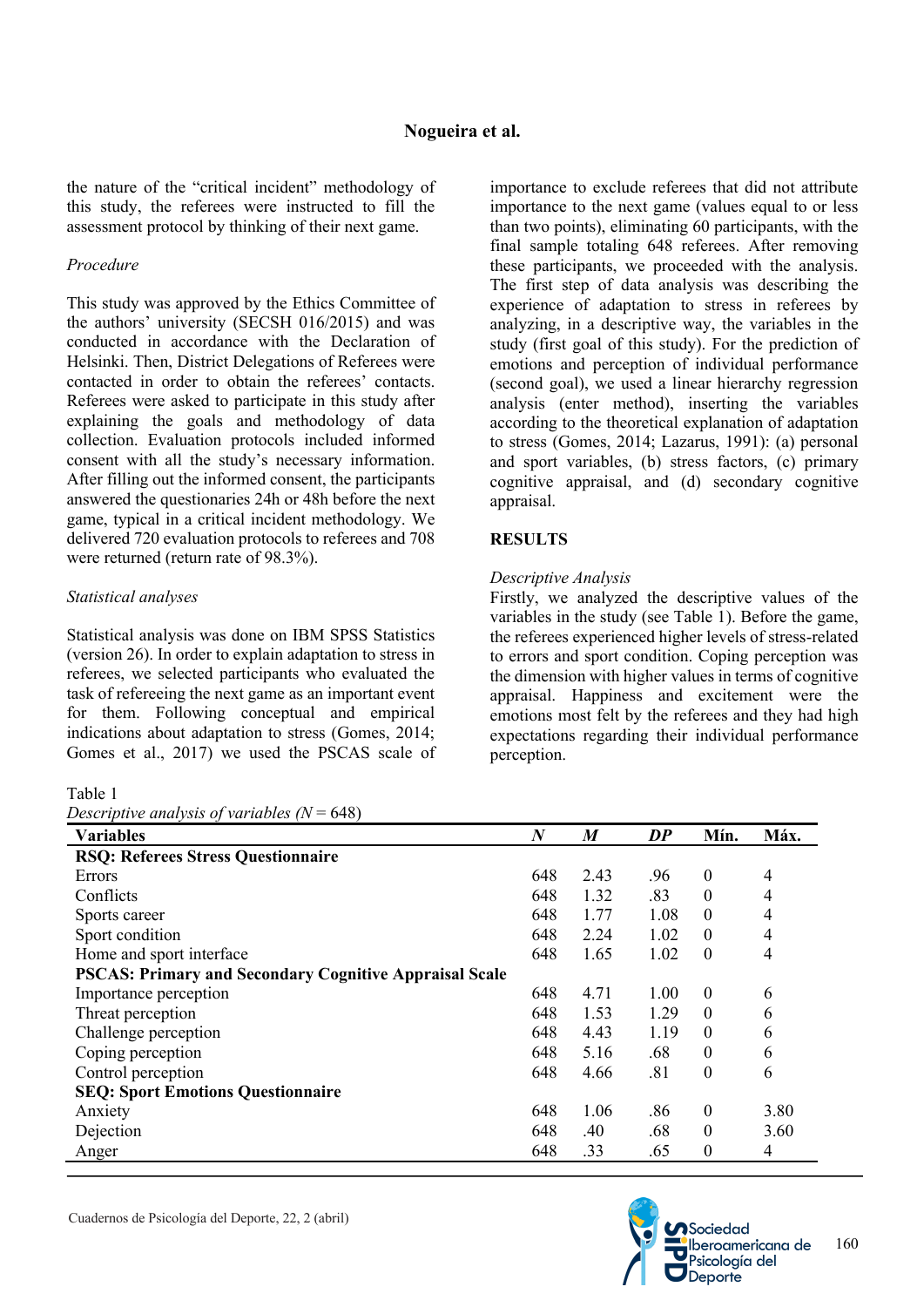| Excitement<br>Happiness                                                                                 | 648<br>648 | 2.14<br>2.55 | .87<br>1.00. |  |
|---------------------------------------------------------------------------------------------------------|------------|--------------|--------------|--|
| <b>SPPQ: Sports Performance Perception Questionnaire</b><br>Individual perception of sports performance | 647        | 3.89         | 87           |  |

## **Emotions and Performance of Referees**

#### *Regression Analysis*

Regression analysis was performed by blocks. In block 1, we introduced one personal variable (sex) and three sports variables: category (that increases in terms of competitive level), years of experience, and competitive division (that increases in terms of geographic visibility, from district to international scenarios). In block 2, stress factors were introduced. In block 3, we introduced primary cognitive appraisal. In block 4, we introduced secondary cognitive appraisal.

Starting with anxiety, in block 1, the number of years of professional experience and the competitive division were significant predictors of anxiety, explaining 1% of the variance. In block 2, stress related to errors, conflicts, and sports condition were significant predictors of anxiety, and the model increased to explain a total of 26% variance. In block 3, both perceptions of threat and challenge were significant predictors of anxiety, and the model increased to a total of 36% variance. In block 4, the coping perception was a significant predictor of anxiety, and the final model explained 37% of the variance. So, anxiety was explained by fewer years of experience in refereeing, being a referee in the highest competitive division, having higher stress related to errors, conflicts, and sport condition, and having a higher perception of threat and challenge, and having a lower coping perception (see Table 2). In this analysis, we eliminated two outliers.

#### Table 2

*Regression analysis of anxiety (N* = 648)

|                                            | $R^2(R^2 \text{Ai})$ $\Delta R^2$ |     | $\Delta \bm{F}$ | Fgl                 | $\beta$ | $\boldsymbol{B}$ | B<br>IC 95%                                     | t                   | IT | <b>VIF</b>           |
|--------------------------------------------|-----------------------------------|-----|-----------------|---------------------|---------|------------------|-------------------------------------------------|---------------------|----|----------------------|
| <b>Block 1</b>                             | .02(0.01)                         | .02 | $2.66*$         | $2.66*$<br>(4;619)  |         |                  |                                                 |                     |    |                      |
| <b>Sex</b>                                 |                                   |     |                 |                     | .00.    |                  | $.01$ [-.22; .25]                               | $.10\,$             |    | .96 1.04             |
| Category                                   |                                   |     |                 |                     |         |                  | $-.02$ $-.08$ $[-.39; .23]$                     | $-.51$              |    | .81 1.23             |
| Years of experience                        |                                   |     |                 |                     |         |                  | $-.10$ $-.16$ $[-.30; -.02]$                    | $-2.30*$            |    | .94 1.07             |
| Division                                   |                                   |     |                 |                     | .12     |                  | $.22$ [.06; .39]                                | $2.63**$            |    | .81 1.23             |
| <b>Block 2</b>                             | .27(.26)                          | .25 | 41.89***        | 24.85***<br>(5;614) |         |                  |                                                 |                     |    |                      |
| RSQ: Errors                                |                                   |     |                 |                     | .24     | .21              | [.11; .31]                                      | $4.31***$           |    | .39 2.55             |
| RSQ: Conflicts                             |                                   |     |                 |                     | .27     | .28              | [.19; .36]                                      | $6.31***$           |    | .66 1.51             |
| RSQ: Sports career<br>RSQ: Sport condition |                                   |     |                 |                     | .17     |                  | $-.08$ $-.06$ $[-.14; .01]$<br>$.14$ [.06; .23] | $-1.60$<br>$3.39**$ |    | .49 2.05<br>.46 2.18 |
| RSQ: Home and sport interface              |                                   |     |                 |                     |         |                  | $-.03$ $-.03$ $[-.10; .05]$                     | $-.75$              |    | .61 1.63             |
| <b>Block 3</b>                             | .37(.36)                          | .11 | 50.93***        | 32.89***<br>(2;612) |         |                  |                                                 |                     |    |                      |
| PSCAS: Threat perception                   |                                   |     |                 |                     | .25     |                  | $-.16$ [.12; .21]                               | $7.25***$           |    | .89 1.12             |
| PSCAS: Challenge perception                |                                   |     |                 |                     | .22     |                  | $.16$ [.11; .20]                                | $6.64***$           |    | .94 1.06             |
| <b>Block 4</b>                             | .38(.37)                          | .01 | $5.42**$        | 29.07***<br>(2;610) |         |                  |                                                 |                     |    |                      |
| PSCAS: Coping perception                   |                                   |     |                 |                     |         |                  | $-12$ $-15$ $[-.24; -06]$ $-3.27**$             |                     |    | .73 1.36             |
| PSCAS: Control perception                  |                                   |     |                 |                     | .05     | .05              | $[-.02; .12]$                                   | 1.35                |    | .85 1.18             |

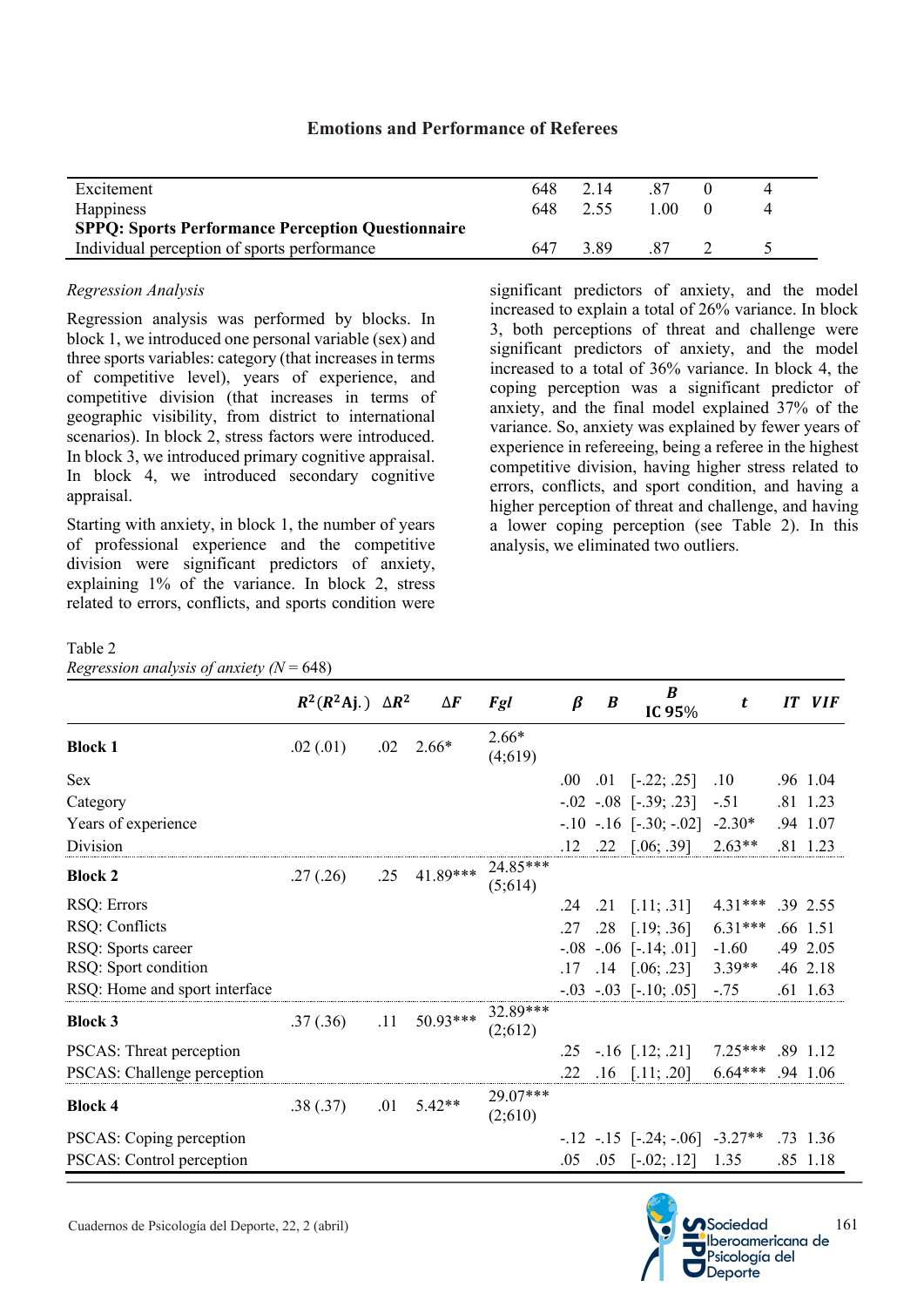Regarding dejection, block 1 was not significant. In block 2, stress related to conflicts and home and sport interface were significant predictors of dejection, and the model explained 12% variance. In block 3, both perceptions of threat and challenge were significant predictors of dejection, and the model increased to a

total of 23% variance. Block 4 was not significant. Therefore, dejection was explained by having higher stress related to conflicts and the home and sport interface, and by having a higher perception of threat and a lower perception of challenge (see Table 3). In this analysis we eliminated 20 outliers.

#### Table 3 *Regression analysis of dejection (N* = 648)

|                                  | $R^2(R^2 \text{Aj.})$ | $\Delta R^2$ | $\Delta \pmb{F}$ | Fgl                   | $\beta$ | $\boldsymbol{B}$ | $\boldsymbol{B}$<br>IC 95% | t          | IT  | <b>VIF</b> |
|----------------------------------|-----------------------|--------------|------------------|-----------------------|---------|------------------|----------------------------|------------|-----|------------|
| <b>Block 1</b>                   | .01(.00)              | .01          | 1.18             | 1.18<br>(4;601)       |         |                  |                            |            |     |            |
| Sex                              |                       |              |                  |                       | .02     | .03              | $[-.12; .18]$              | .45        | .96 | 1.04       |
| Category                         |                       |              |                  |                       | $-.06$  | $-.14$           | $[-.34; .06]$              | $-1.39$    | .81 | 1.24       |
| Years of experience              |                       |              |                  |                       | .07     | .08              | $[-.01; .17]$              | 1.75       | .93 | 1.07       |
| Division                         |                       |              |                  |                       | .03     | .03              | $[-.08; .14]$              | .55        | .81 | 1.24       |
| <b>Block 2</b>                   | .13(.12)              | .13          | $17.42***$       | $10.28***$<br>(5;596) |         |                  |                            |            |     |            |
| RSQ: Errors                      |                       |              |                  |                       | $-.09$  | $-.05$           | $[-.12; .02]$              | $-1.54$    | .39 | 2.55       |
| RSQ: Conflicts                   |                       |              |                  |                       | .33     | .22              | [.16; .28]                 | $7.11***$  | .67 | 1.50       |
| RSQ: Sports career               |                       |              |                  |                       | $-.03$  | $-.02$           | $[-.07; .04]$              | $-.59$     | .49 | 2.04       |
| RSQ: Sport condition             |                       |              |                  |                       | .05     | .03              | $[-.03; .09]$              | .89        | .46 | 2.18       |
| RSQ: Home and sport<br>interface |                       |              |                  |                       | .11     | .06              | [.01; .11]                 | $2.25*$    | .62 | 1.62       |
| <b>Block 3</b>                   | .25(.23)              | .11          | 43.33***         | 17.48***<br>(2;594)   |         |                  |                            |            |     |            |
| PSCAS: Threat perception         |                       |              |                  |                       | .25     | .11              | [.08; .14]                 | $6.70***$  | .90 | 1.11       |
| PSCAS: Challenge perception      |                       |              |                  |                       | $-.25$  | $-.12$           | $[-.15; -.08]$             | $-6.89***$ | .94 | 1.06       |
| <b>Block 4</b>                   | .25(.23)              | .00.         | 1.68             | 15.08***<br>(2;592)   |         |                  |                            |            |     |            |
| PSCAS: Coping perception         |                       |              |                  |                       | .05     | .04              | $[-.02; .11]$              | 1.26       | .74 | 1.36       |
| PSCAS: Control perception        |                       |              |                  |                       | .03     | .02              | $[-.03; .07]$              | .88        | .85 | 1.18       |

Regarding anger, in block 1, the competitive division was a significant predictor of anger, although the explained variance was residual. In bock 2, stress related to errors and conflicts were significant predictors of anger, and the model explained 13% variance. In block 3, both perceptions of threat and challenge were significant predictors of anger, and the model increased to explain a total of 22%

variance. Block 4 was not significant. Thus, the anger felt by referees was explained by refereeing in the top competitive division, by feeling less stress related to errors and feeling more stress related to conflicts, and by having a higher perception of threat and a lower perception of challenge (see Table 4). In this analysis we eliminated 20 outliers.

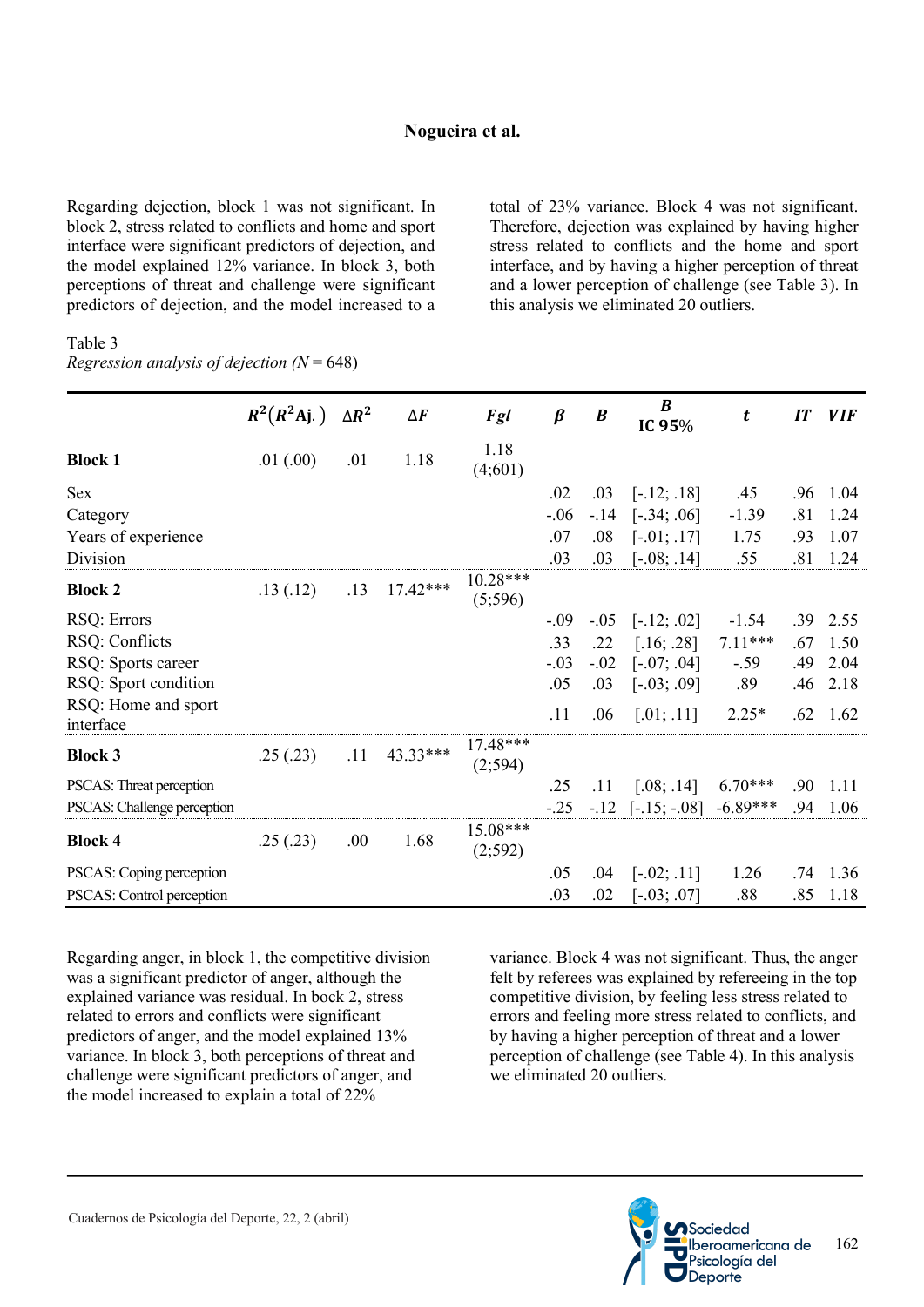# Table 4 *Regression analysis of anger (N* = 648)

|                                  | $R^2(R^2 \text{Aj.}) \Delta R^2$ |      | $\Delta \pmb{F}$ | Fgl                    | $\beta$ | $\boldsymbol{B}$ | B<br>IC 95%                           | t         | IT  | <b>VIF</b> |
|----------------------------------|----------------------------------|------|------------------|------------------------|---------|------------------|---------------------------------------|-----------|-----|------------|
| <b>Block 1</b>                   | .09(.002)                        | .01  | 1.25             | 1.25<br>(4;604)        |         |                  |                                       |           |     |            |
| <b>Sex</b>                       |                                  |      |                  |                        |         |                  | $-.00$ $-.01$ $[-.15; .14]$           | $-.09$    | .96 | 1.04       |
| Category                         |                                  |      |                  |                        |         |                  | $-.04$ $-.09$ $[-.28; .10]$           | $-.91$    | .81 | 1.23       |
| Years of experience              |                                  |      |                  |                        |         |                  | $-.02$ $-.02$ $[-.10; .07]$           | $-.43$    | .94 | 1.07       |
| Division                         |                                  |      |                  |                        | .10     | .12              | [.01; .22]                            | $2.24*$   | .82 | 1.22       |
| <b>Block 2</b>                   | .15(.13)                         | .14  | $19.11***$       | $11.26***$<br>(9;599)  |         |                  |                                       |           |     |            |
| RSQ: Errors                      |                                  |      |                  |                        |         |                  | $-.12$ $-.06$ $[-.13; -.00]$          | $-2.01*$  | .39 | 2.55       |
| RSQ: Conflicts                   |                                  |      |                  |                        | .35     | .22              | [.16; .28]                            | $7.58***$ | .67 | 1.49       |
| RSQ: Sports career               |                                  |      |                  |                        | .00.    | .00.             | $[-.05; .05]$                         | .05       | .49 | 2.03       |
| RSQ: Sport condition             |                                  |      |                  |                        | .09     | .04              | $[-.01; .10]$                         | 1.59      | .46 | 2.17       |
| RSQ: Home and sport<br>interface |                                  |      |                  |                        | .07     |                  | $.03$ [ $-.01; .08$ ]                 | 1.41      | .63 | 1.60       |
| <b>Block 3</b>                   | .23(.22)                         | .09  | 33.08***         | $16.21***$<br>(11;597) |         |                  |                                       |           |     |            |
| PSCAS: Threat perception         |                                  |      |                  |                        | .30     |                  | $.12$ $[.09; -.15]$ $7.91***$         |           | .90 | 1.12       |
| PSCAS: Challenge perception      |                                  |      |                  |                        |         |                  | $-.09$ $-.04$ $[-.07; -.01]$ $-2.35*$ |           | .94 | 1.06       |
| <b>Block 4</b>                   | .23(.22)                         | .00. | 1.05             | 13.88***<br>(13;595)   |         |                  |                                       |           |     |            |
| PSCAS: Coping perception         |                                  |      |                  |                        |         |                  | $-.00$ $-.00$ $[-.06; .06]$           | $-.02$    | .73 | 1.37       |
| PSCAS: Control perception        |                                  |      |                  |                        | .05     | .03              | $[-.01; .08]$                         | 1.38      | .84 | 1.19       |

Regarding excitement, in block 1 the variable category was a significant predictor of excitement with a total of 1% variance. In block 2, stress related to the sports condition and the home and sport interface were significant predictors of excitement, and the model explained a total of 3% variance. In block 3, both perceptions of threat and challenge were significant predictors of excitement, and the model increased to explain a total of 17% variance. In block 4, coping perception was a significant

predictor of excitement, and the final model explained 20% variance. Thus, excitement was explained by refereeing in higher competitive levels, by feeling greater stress related to the sports condition and lower stress related to the home and sport interface, by having a lower perception of threat and a higher perception of challenge, and by having a higher perception of coping perception (see Table 5). In this analysis we eliminated three outliers.

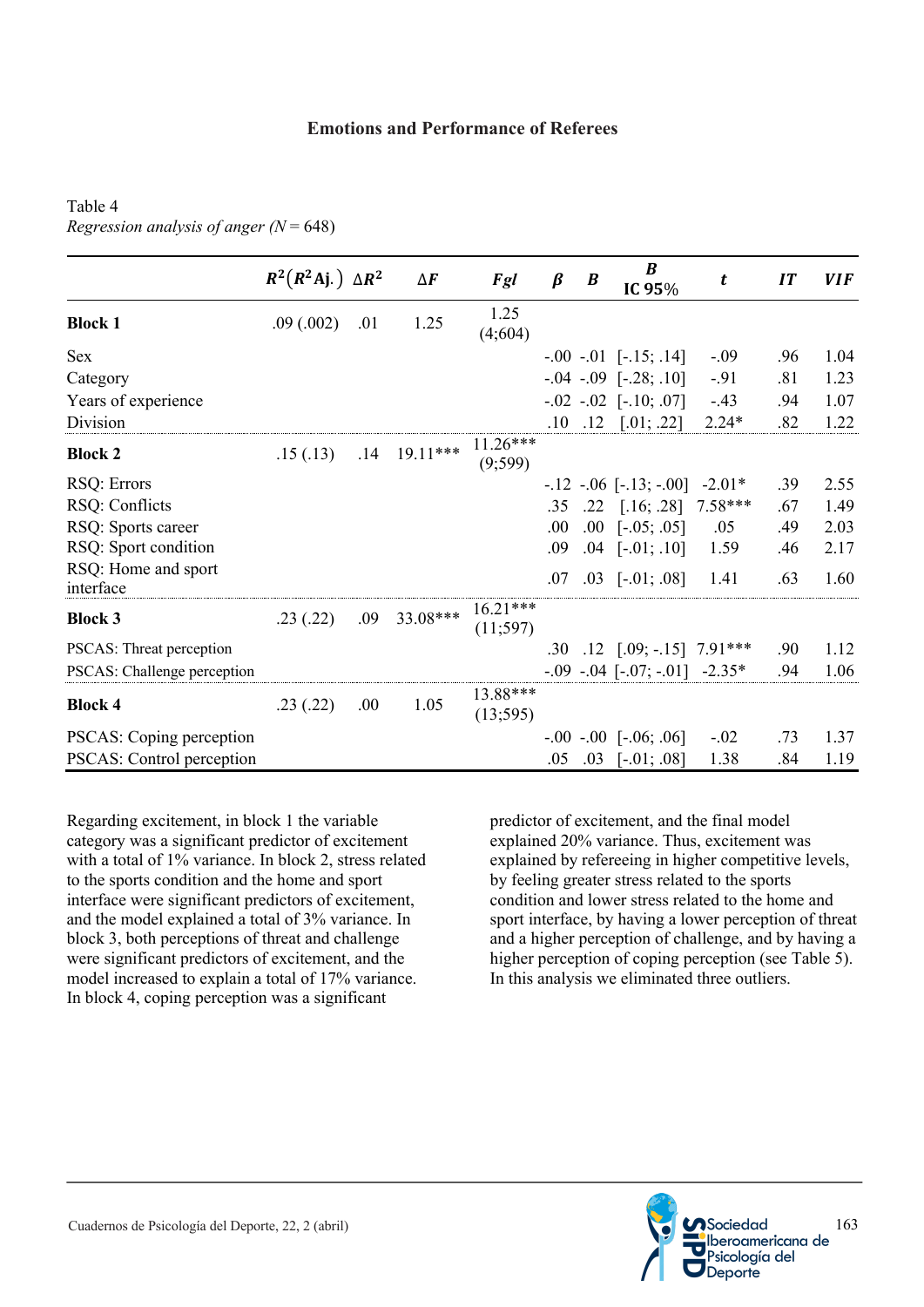# Table 5 *Regression analysis of excitement (N* = 648)

|                               | $R^2(R^2 \text{Aj.}) \Delta R^2$ |     | $\Delta F$ | Fgl                   | $\beta$ | $\boldsymbol{B}$ | $\boldsymbol{B}$<br>IC 95%               | t         | IT | <b>VIF</b> |
|-------------------------------|----------------------------------|-----|------------|-----------------------|---------|------------------|------------------------------------------|-----------|----|------------|
| <b>Block 1</b>                | .02(0.01)                        | .02 | $2.72*$    | $2.72*$<br>(4;616)    |         |                  |                                          |           |    |            |
| <b>Sex</b>                    |                                  |     |            |                       |         |                  | $-.01$ $-.02$ $[-.27; .23]$              | $-14$     |    | .96 1.04   |
| Category                      |                                  |     |            |                       | .09     |                  | $.34$ $[.00; .67]$                       | $1.97*$   |    | .81 1.23   |
| Years of experience           |                                  |     |            |                       | .06     | .11              | $[-.04; .26]$                            | 1.51      |    | .94 1.07   |
| Division                      |                                  |     |            |                       | .03     |                  | $.07$ [-.11; .24]                        | .72       |    | .82 1.22   |
| <b>Block 2</b>                | .04(0.03)                        | .02 | $2.76*$    | $2.76**$<br>(5;611)   |         |                  |                                          |           |    |            |
| RSQ: Errors                   |                                  |     |            |                       |         |                  | $-.00$ $-.00$ $[-.12; .12]$              | $-.04$    |    | .39 2.55   |
| RSQ: Conflicts                |                                  |     |            |                       |         |                  | $-.07$ $-.08$ $[-.19; .02]$              | $-1.52$   |    | $.67$ 1.50 |
| RSQ: Sports career            |                                  |     |            |                       | .06     |                  | $.05$ [ $-.04; .15$ ]                    | 1.13      |    | .49 2.06   |
| RSQ: Sport condition          |                                  |     |            |                       |         |                  | $.14$ $.12$ $[.02; .23]$                 | $2.37*$   |    | .46 2.18   |
| RSQ: Home and sport interface |                                  |     |            |                       |         |                  | $-.11$ $-.10$ $[-.19;-.01]$              | $-2.19*$  |    | $.62$ 1.62 |
| <b>Block 3</b>                | .19(.17)                         | .15 | 54.48***   | $12.55***$<br>(2;609) |         |                  |                                          |           |    |            |
| PSCAS: Threat perception      |                                  |     |            |                       |         |                  | $-.20$ $-.14$ $[-.19; -.09]$ $-.5.13***$ |           |    | .89 1.12   |
| PSCAS: Challenge perception   |                                  |     |            |                       |         |                  | .35 -.27 [.21; .33] 9.33*** .95 1.06     |           |    |            |
| <b>Block 4</b>                | .21(.20)                         | .03 | $10.51***$ | $12.57***$<br>(2;607) |         |                  |                                          |           |    |            |
| PSCAS: Coping perception      |                                  |     |            |                       | .19     | .25              | [.14; .36]                               | $4.39***$ |    | .73 1.37   |
| PSCAS: Control perception     |                                  |     |            |                       |         |                  | $-.00$ $-.01$ $[-.09; .08]$              | $-.10$    |    | .84 1.19   |

Regarding happiness, block 1 was not significant. In block 2, stress related to conflicts was a significant predictor of happiness, and the model explained a total of 1% variance. In block 3, both perceptions of threat and challenge were significant predictors of happiness, and the model increased to explain a total of 29% variance. Block 4 was not significant. Therefore, happiness was explained by lower stress related to conflicts and by having a lower perception of threat and a higher perception of challenge (see Table 6). In this analysis we eliminated two outliers.

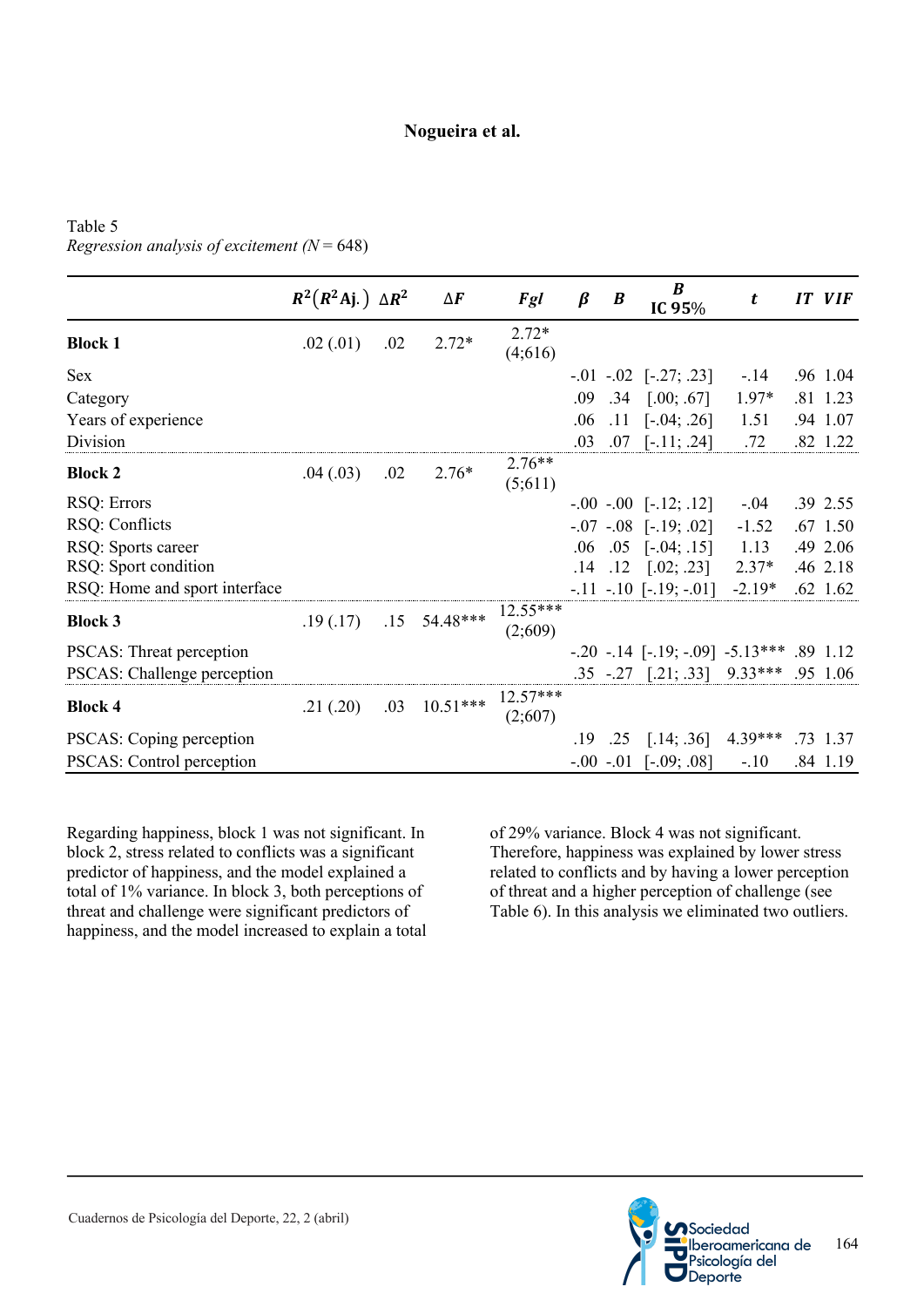## **Emotions and Performance of Referees**

# Table 6 *Regression analysis of happiness (N* = 648)

|                                 | $R^2(R^2 \text{Aj.}) \Delta R^2$ |     | $\Delta F$               | Fgl                 | $\beta$ | B   | $\boldsymbol{B}$<br>IC 95%                   | t        | IT VIF     |
|---------------------------------|----------------------------------|-----|--------------------------|---------------------|---------|-----|----------------------------------------------|----------|------------|
| <b>Block 1</b>                  | .01(.00)                         | .01 | 1.45                     | 1.45<br>(4;619)     |         |     |                                              |          |            |
| <b>Sex</b>                      |                                  |     |                          |                     |         |     | $-.03$ $-.11$ $[-.38; .16]$                  | $-.80$   | .96 1.04   |
| Category                        |                                  |     |                          |                     | .07     |     | $.29$ [ $-.07; .65$ ]                        | 1.58     | .81 1.23   |
| Years of experience             |                                  |     |                          |                     | .04     | .08 | $[-.08; .24]$                                | .95      | .94 1.07   |
| Division                        |                                  |     |                          |                     | .02     |     | $.04$ [-.15; .23]                            | .40      | .82 1.22   |
| <b>Block 2</b>                  | .03(0.01)                        | .02 | 2.09                     | 1.81<br>(5;614)     |         |     |                                              |          |            |
| RSQ: Errors                     |                                  |     |                          |                     |         |     | $-.05$ $-.06$ $[-.18; .07]$                  | $-.85$   | .39 2.55   |
| RSQ: Conflicts                  |                                  |     |                          |                     |         |     | $-.10$ $-.12$ $[-.23; -.01]$                 | $-2.06*$ | .67 1.50   |
| RSQ: Sports career              |                                  |     |                          |                     | .09     |     | $.08$ [ $-.02; .19$ ]                        | 1.60     | .49 2.05   |
| RSQ: Sport condition            |                                  |     |                          |                     | $.10\,$ |     | $.09$ [ $-.02; .21$ ]                        | 1.65     | .46 2.20   |
| RSQ: Home and sport interface   |                                  |     |                          |                     |         |     | $-.07$ $-.07$ $[-.16; .03]$                  | $-1.35$  | $.62$ 1.62 |
| <b>Block 3</b>                  | .30(.29)                         |     | .27 119.77*** $23.83***$ | (2;612)             |         |     |                                              |          |            |
| <b>PSCAS:</b> Threat perception |                                  |     |                          |                     |         |     | $-13$ $-10$ $[-15; -04]$ $-3.54***$ .90 1.12 |          |            |
| PSCAS: Challenge perception     |                                  |     |                          |                     |         |     | .53 .44 [.38; .49] 15.23*** .94 1.06         |          |            |
| <b>Block 4</b>                  | .30(.29)                         | .00 | $.84***$                 | 20.28***<br>(2;610) |         |     |                                              |          |            |
| PSCAS: Coping perception        |                                  |     |                          |                     | .04     |     | $.06$ [ $-.05$ ; .17]                        | 1.01     | .73 1.36   |
| PSCAS: Control perception       |                                  |     |                          |                     | .02     | .02 | $[-.07; .11]$                                | .46      | .85 1.18   |

Finally, regarding individual performance perception, block 1 was not significant. In block 2, stress related to the sports condition and to the home and sport interface were significant predictors of individual performance, and the model explained 2% of variance. In block 3, both perceptions of threat and challenge were significant predictors of individual performance, and the model increased to explain a total of 9% of variance. In block 4, coping perception was a significant predictor of individual performance, and the final model explained 20% variance. Thus, perception of individual performance was explained by higher stress related to sports condition, less stress related to the home and sport interface, by having a lower perception of threat and a higher perception of challenge, and by having a higher perception of coping perception (see Table 7). In this analysis we eliminated five outliers.

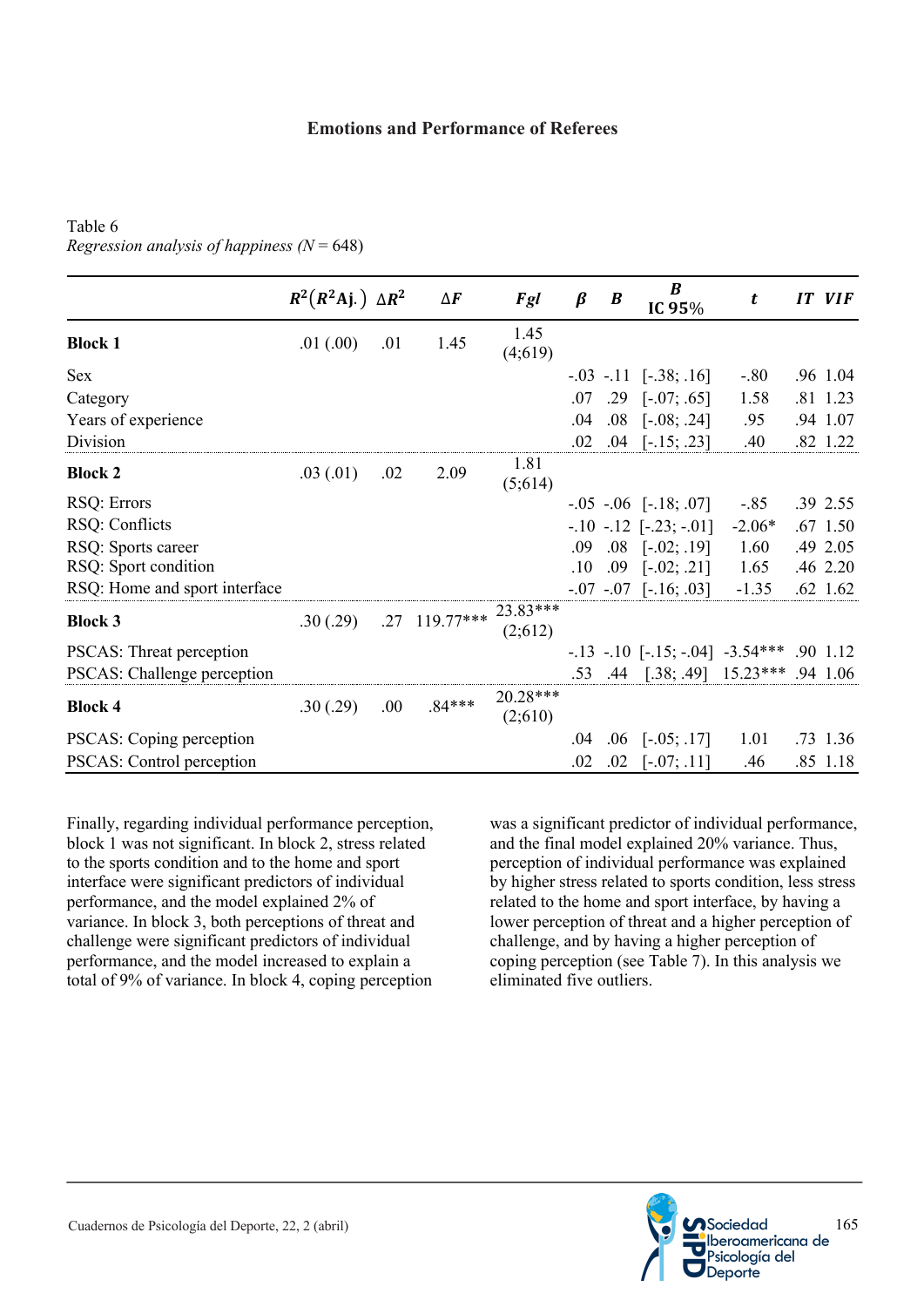Table 7 *Regression analysis of perception of individual performance*  $(N = 648)$ 

|                               | $R^2(R^2 \text{Aj.}) \Delta R^2$ |     | $\Delta F$           | Fgl                  | $\beta$ | $\boldsymbol{B}$ | B<br>IC 95%                                      | t         | IT | <b>VIF</b> |
|-------------------------------|----------------------------------|-----|----------------------|----------------------|---------|------------------|--------------------------------------------------|-----------|----|------------|
| <b>Block 1</b>                | $.01 (-.00) -.01$                |     | .82                  | .82<br>(4;616)       |         |                  |                                                  |           |    |            |
| Sex                           |                                  |     |                      |                      |         |                  | $-.02$ $-.05$ $[-.28; .19]$                      | $-.38$    |    | .96 1.04   |
| Category                      |                                  |     |                      |                      |         |                  | $-.00$ $-.00$ $[-.32; .31]$                      | $-.03$    |    | .81 1.24   |
| Years of experience           |                                  |     |                      |                      | .00.    |                  | $.01$ [-.14;.13]                                 | $-.08$    |    | .94 1.07   |
| Division                      |                                  |     |                      |                      | .07     | .14              | $[-.03; .31]$                                    | 1.66      |    | .81 1.23   |
| <b>Block 2</b>                | .04(.02)                         | .03 | $4.12***$            | $2.66**$<br>(5;611)  |         |                  |                                                  |           |    |            |
| RSQ: Errors                   |                                  |     |                      |                      |         |                  | $-.11$ $-.10$ $[-.21; .01]$                      | $-1.77$   |    | .38 2.60   |
| RSQ: Conflicts                |                                  |     |                      |                      |         |                  | $-.09$ $-.09$ $[-.19; .01]$                      | $-1.83$   |    | .66 1.51   |
| RSQ: Sports career            |                                  |     |                      |                      | .02     | .02              | $[-.07; .11]$                                    | .42       |    | .48 2.07   |
| RSQ: Sport condition          |                                  |     |                      |                      | .14     | .12              | [.02; .22]                                       | $2.42*$   |    | .45 2.23   |
| RSQ: Home and sport interface |                                  |     |                      |                      |         |                  | $-.12$ $-.10$ $[-.18; -.02]$                     | $-2.40*$  |    | $.61$ 1.64 |
| <b>Block 3</b>                | .11(.09)                         |     | $.07$ 22.76***       | $6.47***$<br>(2;609) |         |                  |                                                  |           |    |            |
| PSCAS: Threat perception      |                                  |     |                      |                      |         |                  | $-.20$ $-.13$ $[-.19; -.08]$ $-4.97***$ .89 1.12 |           |    |            |
| PSCAS: Challenge perception   |                                  |     |                      |                      |         |                  | .19 .14 [.08;.19] 4.88*** .94 1.06               |           |    |            |
| <b>Block 4</b>                | .22(.20)                         |     | $.12 \quad 45.20***$ | 13.22***<br>(2;607)  |         |                  |                                                  |           |    |            |
| PSCAS: Coping perception      |                                  |     |                      |                      | .35     | .44              | [.34; .55]                                       | $8.47***$ |    | .74 1.35   |
| PSCAS: Control perception     |                                  |     |                      |                      | .06     | .06              | $[-.02; .14]$                                    | 1.50      |    | .85 1.18   |

## **DISCUSSION**

Regarding our study's first goal, descriptive data point out as major stressors the possibility of making errors in the next game and feelings of bad sports condition to referee the next game. Referees showed high levels of coping perception and low levels of threat perception, and the two major emotions were positive (happiness and excitement), although we should mention the third major emotion was anxiety; they were also very positive regarding the possibility of having better individual performance perception. All in all, referees felt concern related to errors and sports condition, but they seem to assume a positive perspective regarding their next game. The existing literature also points to these factors as contributing to a greater experience of stress in referees. Gillué and collaborators (2018) found that, among other factors,

making mistakes was the cause of most stress for football referees. These results appear to be consistent across sports. In a study with rugby referees, Hill and colleagues (2016) found that one of the five major stress factors were "performance errors". These authors suggested that this may be in part due to the scrutiny referees suffer, along with the pressure they feel from all sports agents. Likewise, in a study with basketball referees, Ritchie et al. (2017) found that officials experienced high levels of fear of failure, especially during games that are tied or with a close score.

Regarding the second goal of our study, data is more complex to interpret. We should highlight three aspects. First, having less experience in the referee activity and refereeing in the top levels of the competition seem to increase the possibility of anxiety

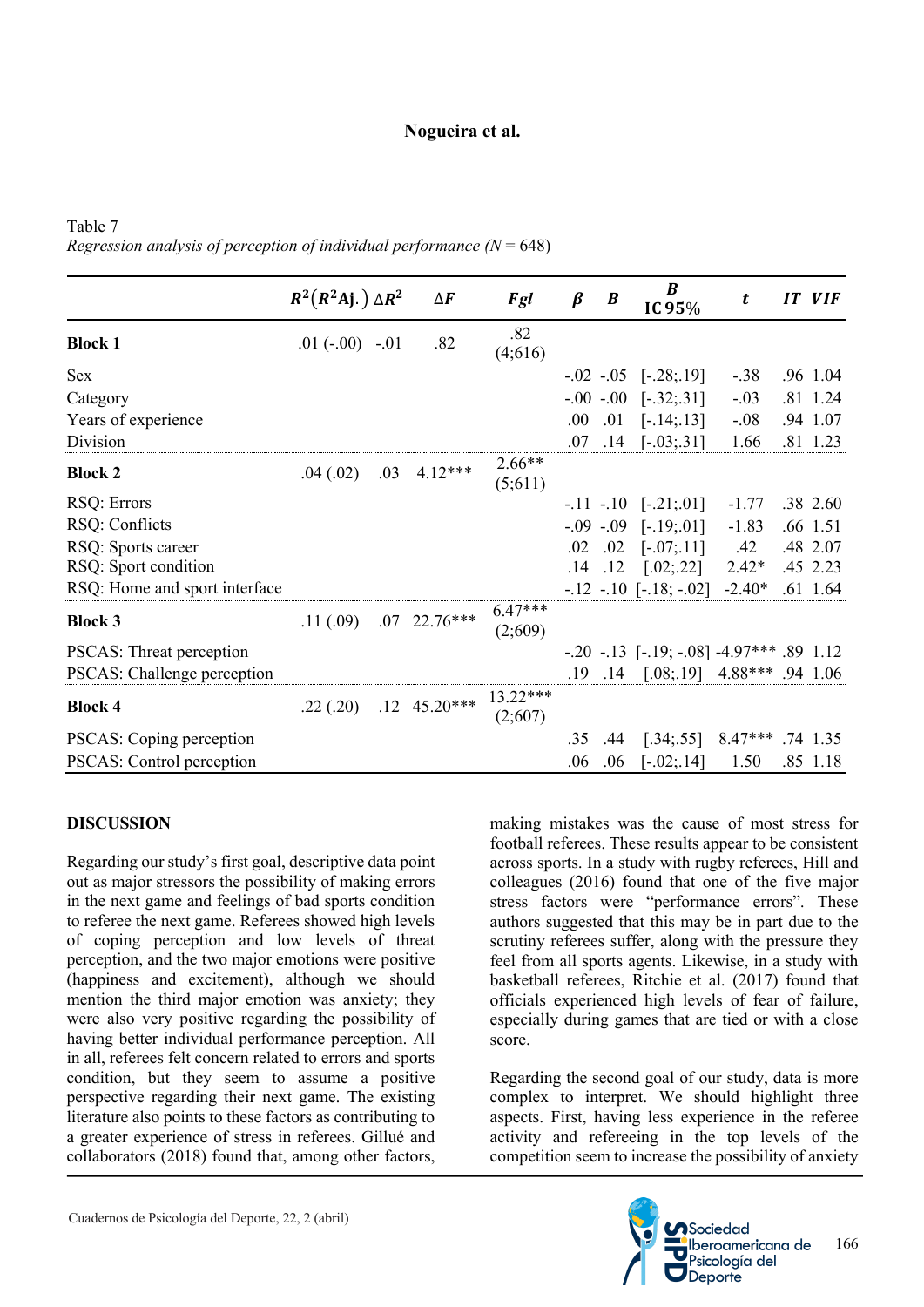and even anger, but seem also to increase feelings of excitement. Thus, increasing the level of competition can elicit both negative and positive emotions in referees. There are indications that less experienced referees report more anxiety and anger than their more experienced counterparts (González-Oya, Dosil, 2004; Neil et al., 2013), with some studies noting that experience is directly positively correlated with the referees' official scores (Mendes et al., 2021). These authors explain this result with the fact that experienced referees have already encountered many stressful situations during the game, and thus have more or better coping skills that lead them to experience less anxiety and anger when compared with rookie referees. This hypothesis is also presented in Guillén and Feltz's study (2011), in which the authors found that the perceived efficacy of past performance impacts a referee's perception of future efficacy. It appears that this confidence in their refereeing skills helps them in making less negative cognitive appraisals, thus lowering anxiety and anger levels. Regarding excitement, Hill et al. (2016) also mention that big games elicit feelings of excitement in referees. Our results of top-level referees experiencing more excitement could be related to the fact that these referees have more big-game opportunities than referees in lower divisions. Concomitantly, for referees with less experience all games can be perceived as "big games", since they typically have not yet had the chance to referee many games. However, this is only a possible explanation that must be fully explored in the future.

Second, stressors were major predictors of negative emotions, most notably anxiety, and they were weak predictors of positive emotions of excitement and happiness. Specifically, aspects related to errors, conflicts, and sports condition were predictors of anxiety; conflicts and home and sport interface were predictors of dejection; and errors and conflicts were predictors of anger (although errors assumed an unexpected negative relationship with anger). From all these predictors, errors and mostly conflicts represent the strongest predictors of negative emotions in referees before a game. The literature corroborates most of these results (e.g., Hill et al., 2016), with unpleasant emotions being highly predicted by stress factors such as errors and conflicts. This may occur due to a negative evaluation of the stressful situation

that makes referees experience higher levels of negative emotions, such as anger and dejection.

Third, the processes of cognitive appraisal, mainly the primary cognitive dimensions of threat and challenge, were very important to explain the referees' emotions (both negative and positive). Specifically, increases in both challenge and threat appraisals explained anxiety, and increases in threat and decreases in challenge appraisals explained dejection and anger; on the contrary, decreases in threat and increases in challenge appraisals explained both positive emotions of excitement and happiness. It is difficult to contrast these results with research done with referees, but studies with athletes corroborate these findings. For example, Neil et al. (2011) found that threat appraisals led to an experience of anxiety and anger in both elite and non-elite athletes. Additionally, Hill et al. (2016) reported that professional referees who assumed more challenging appraisals experience more excitement. Finally, Liu et al. (2021) found that athletes that experienced some degree of anxiety showed more attentional control and thereby performed better. In our results, it is also relevant to refer that the secondary cognitive appraisal of coping perception was important to explain anxiety (lower values corresponded to higher anxiety) and excitement (higher values corresponded to higher excitement), both of which have been previously reported in other studies (e.g., Neil et al., 2013). Finally, cognitive appraisal was the main predictor of individual performance perception, with higher perceptions of challenge and coping perception and lower levels of threat perception corresponding to higher perception of individual performance. Neil et al. (2013) also pointed out to the role of cognitive appraisal, sustaining that it affects not only performance perception but also the referees' objective performance in a match.

# **CONCLUSIONS**

Our results highlight the importance of stressors in explaining the negative emotions of referees, and the importance of cognitive appraisal to explain both the negative and positive emotions of referees and their perception of individual performance.

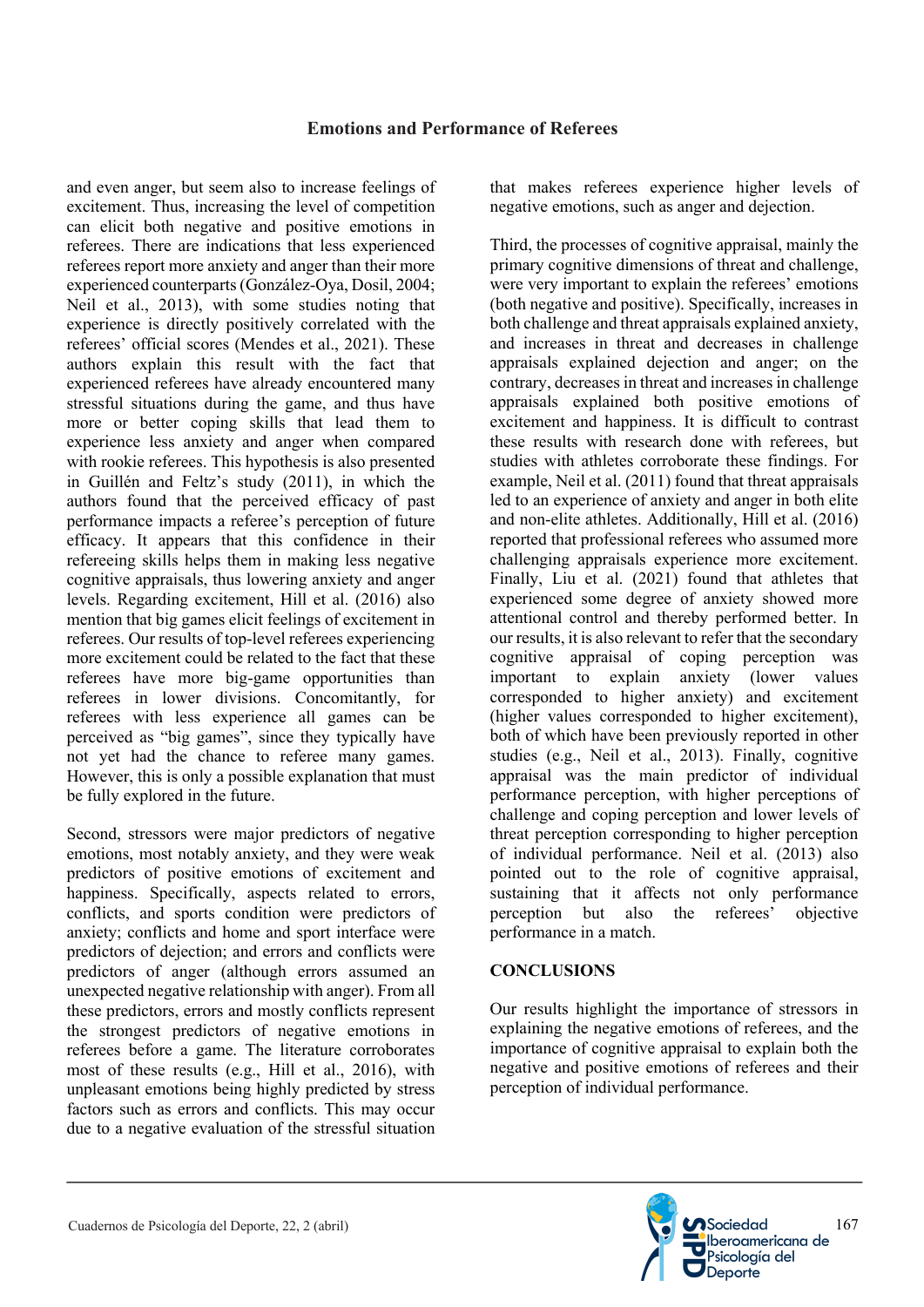# **PRACTICAL APLICATIONS**

Several practical implications can be drawn from these study's results. Regarding stress sources, the feeling of being in a poor sports condition could be helped by ensuring referees have access to adequate training facilities, along with professionals that can help train their physical condition, which would likely also diminish the fear of making mistakes.

This study confirmed the crucial role of cognitive appraisal in the experience of stress and its relationship with performance perception. These results should therefore be applied to practice, namely in psychology interventions aimed at improving life skills in referees. Specifically, referees would benefit from learning stress management skills and techniques to increase their perceived control and coping. Moreover, referees should learn how to evaluate a stressful situation as more challenging than threatening, and thus elicit more positive emotions. This would enable them to better adapt to the stressful situations that are an integral part of their profession, thereby achieving better performance and successfully adapting to stress. Interventions such as these should also rely on more experienced referees and those at the top of their careers, who seem to possess certain skills to deal with stressful situations, to teach less experienced professionals.

# **REFERENCES**

- 1. Anshel, M. H., Sutarso, T., Ekmerci, R., Saraswati, I. W. (2014). A model linking sources of stress to approach and avoidance coping styles of Turkish basketball referees. J*ournal of Sports Sciences,* 38(2), 116-128. doi:10.1080/02640414.2013.816762
- 2. Bentler, P. M. (2007). On tests and indices for evaluating structural models. *Personality and Individual Differences, 42*(5), 825-829. doi:10.1016/j.paid.2006.09.024
- 3. Boschilia, B., Marchi Júnior, W. (2008). Futebol, democracia e arbitragem: Algumas leituras figuracionistas. [Football, democracy and arbitration: Some figurationist readings] *Esporte e Sociedade, 3*(8), 1-18.
- 4. Castillo-Rodríguez, A., López-Aguilar, J., Alonso-Arbiol, I. (2021). Relationship Between Physical-Physiological and Psychological

Responses in Amateur Soccer Referees. Revista De Psicología Del Deporte (Journal of Sport Psychology), 30(2), 26-37.

- 5. Cipriano, P., Martins, P., Duarte, R., Preto, L., Peixoto, C., Moreira, M. (2019). Investigation on soccer referees: A narrative review. *Polish Journal of Sport and Tourism, 26*(3), 20-28. doi:10.2478/pjst-2019-0016
- 6. Deci, E. L. (1980). The psychology of selfdetermination. *Contemporary Sociology, 11*(3), 68-78. doi:10.2307/2067164
- 7. Ekmekçi, Y. A. D., Kundakci, N., Ekmekçi, R. (2020). Performance evaluation of basketball referees with and integrated MCDM approach. *Sports Mont, 18*, 1-8. doi:10.26773/smj.200613
- 8. Ferreira, R. D., Brandão, M. R. F. (2012). Árbitro Brasileiro de futebol profissional: Percepção do significado do arbitrar. [Brazilian Professional Football Referee: Perception of the meaning of refereeing]. *Revista de Educação Física, 23*(2), 229-238. doi:10.4025/reveducfis.v23i2.15235
- 9. Flanagan, J. C. (1973). A técnica do incidente crítico. [The critical incident technique]. *Arquivos Brasileiros de Psicologia Aplicada, 25*(2), 99- 141.
- 10. Gillué, G. S., Laloux, Y. R., Álvarez, M. T., Feliu, J. C. (2018). Sources of stress inside and outside the match in football referees. *Educacion Fisica y Deportes, 132*(2), 22-31. doi:10.5672/apunts.2014- 0983.cat.(2018/2).132.02
- 11. Gomes, A. R. (2013). Adaptação humana no desporto: Uma perspetiva transacional. [Human adaptation in sport: A transacional perspective]. In D. Bartholomeu, J. M. Montiel, F. K. Miguel, L. F. Carvalho, J. M. H. Bueno (eds.), *Atualização em avaliação e tratamento das emoções* (pp. 389- 410). Vetor Editora.
- 12. Gomes, A. R. (2014). Positive human functioning in stress situations: An interactive proposal. In A. R. Gomes, R. Resende, A. Albuquerque (eds.), *Positive human functioning from a multidimensional perspective: Promoting stress adaptation* (pp. 165-194). Nova Science.
- 13. Gomes, A. R., Almeida, A., Resende, R. (2019). Athletes' perception of leadership according to

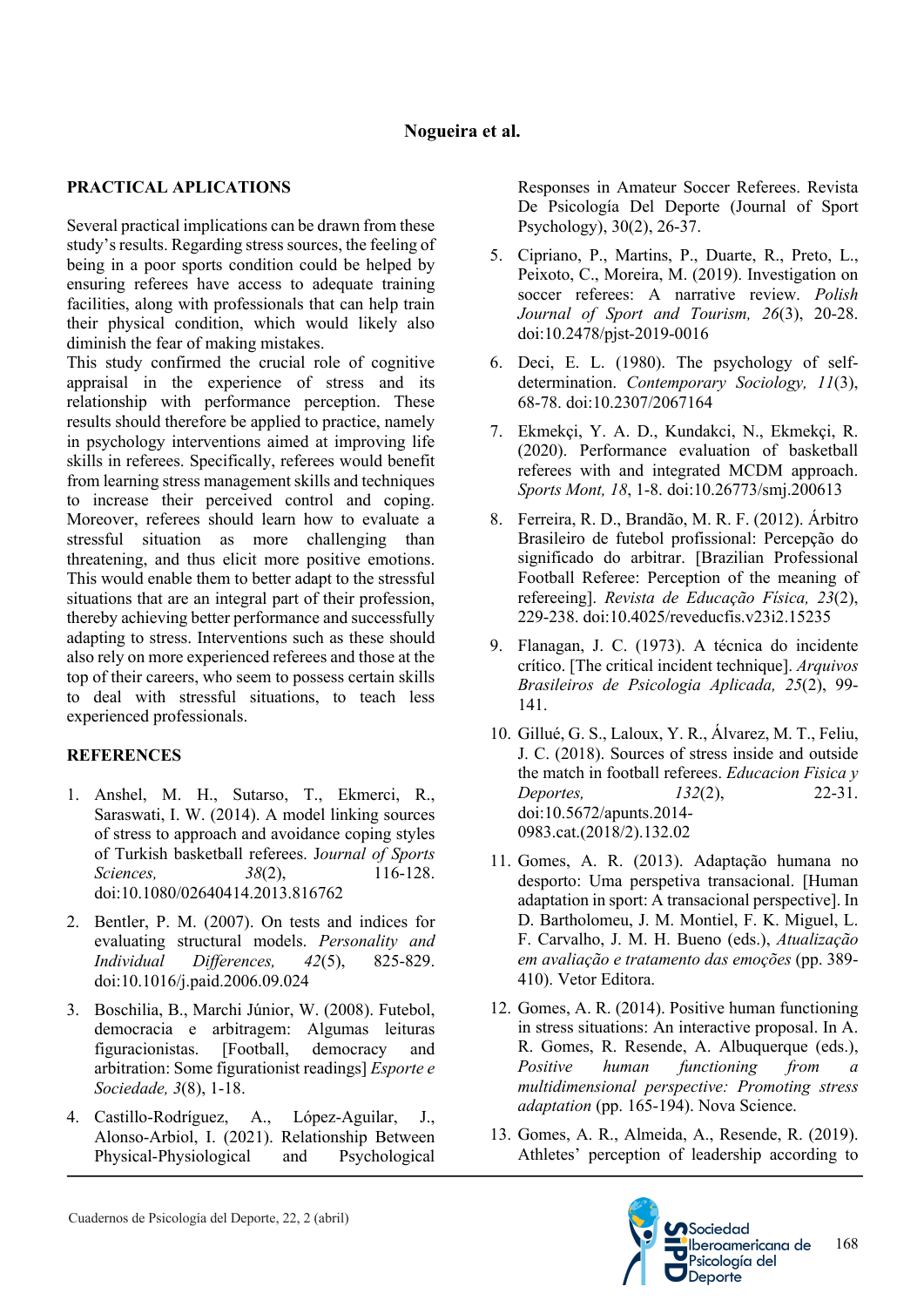their perceptions of goal achievement and sport results. *Perceptual and Motor Skills, 127*(2) 415– 431. doi:10.1177/0031512519892384

- 14. Gomes, A. R., Fontes, L., Rodrigues, M, Dias, B. (2021). Burnout in referees: Relations with stress, cognitive appraisal, and emotions. *International Journal of Psychology & Behavior Analysis, 7*(177), 1-7. https://doi.org/10.15344/2455- 3867/2021/177
- 15. Gomes, A. R., Faria, S., Vilela, C. (2017). Anxiety and burnout in young athletes: The mediating role of cognitive appraisal. *Scandinavian Journal of Medicine & Science in Sports, 27(*12), 2116-2126. doi:10.1111/sms.12841
- 16. Gómez, J., Viera, E., Espínola, C., Arbinaga, F., Reyes, S. (2019). Workplace harassment in football referees. *Revista de Psicología Aplicada al Deporte y al Ejercicio Físico, 4*(2), e18,1-9. doi:10.5093/rpadef2019a17
- 17. González-Oya, J. L., Dosil, J. (2004). Características psicológicas de los árbitros de fútbol de la Comunidad Autónoma Gallega. *Cuadernos de Psicología del Deporte, 4*. Recuperado a partir de https://revistas.um.es/cpd/article/view/112451
- 18. Guillén, F., Feltz, D. (2011). A conceptual model of referee efficacy. *Frontiers in Psychology, 2*. doi:10.3389/fpsyg.2011.00025.
- 19. Guillén, F., Jiménez, H. (2001). Características deseables en el arbitraje y el juicio deportivo. [Desirable characteristics in refereeing and sports judgment]. *Revista de Psicología del Deporte, 10*(1), 23-34. Retrieved from https://www.rpdonline.com/article/view/148/148
- 20. Hill, D. M., Matthews, N., Senior, R. (2016). The psychological characteristics of performance under pressure in professional rugby union referees. *The Sport Psychologistic, 30*(4), 1-32. doi:10.1123/tsp.2015-0109
- 21. Johansen, B. T., Haugen, T. (2013). Anxiety level and decision-making among Norwegian top-class soccer referees. *Journal of Sport and Exercise Psychology, 11*(2), 215-226. doi:10.1080/1612197X.2013.773665
- 22. Jones, M. V., Lane, A. M., Bray, S. R., Uphill, M., Catlin, J. (2005). Development and validation of

the Sport Emotion Questionnaire. *Journal of Sport & Exercise Psychology, 27*(4)*,* 407-431. doi:10.1123/jsep.27.4.407

- 23. Liu, J., Liu, T., Sun, J. (2021). The Impact of Selfconfidence, Self-motivation and Competitive State Anxiety on attentional control in athletes in China. Revista De Psicología Del Deporte (Journal of Sport Psychology), 30(1), 31-48.
- 24. Lazarus, R. S. (1991). *Emotion and adaptation*. New York, NY: Oxford University Press.
- 25. Lazarus, R. S. (1999). *Stress and emotion: A new synthesis.* New York, NY: Springer.
- 26. Lazarus, R. S. (2000). How emotions influence performance in competitive sports. *The Sport Psychologist, 14*(3), 229-252. doi:org/10.1123/tsp.14.3.229
- 27. Lazarus, R. S., Folkman, S. (1984). *Stress, appraisal, and coping*. New York, NY: Springer.
- 28. Marrero, G., Gutiérrez, C. (2007). Las motivaciones de los árbitros de fútbol. [The motivations of football referees]. *Revista de psicología del deporte, 11*(1), 69-82. Retrieved from https://www.rpdonline.com/article/view/142/142
- 29. Mendes, S., Travassos, B., Oliveira, E. P. (2021). El impacto de la capacitación en el desempeño del arbitraje en fútbol. *Cuadernos de Psicología del Deporte, 21*(1), 43–59. https://doi.org/10.6018/cpd.412281
- 30. Monteiro, A. C. P., Froeseler, M. V. G. (2018). Estresse e coping de árbitros de futebol no teste físico FIFA. [Stress and coping in football referees in FIFA's physical test]. *Psicologia: Ciência e Profissão, 38*(1), 102-115. doi:10.1590/1982- 3703003492016
- 31. Neil, R., Bayston, P., Hanton, S., Wilson, K. (2013). Sport and exercise psychology review. In P. McCarthy, M. Jones, D. Lavalle, *The influence of stress and emotions on association football referees' decision-making* (pp 22-41) British: The British Psychological Society.
- 32. Neil, R., Hanton, S., Mellalieu, S. D., Fletcher, D. (2011). Competition stress and emotions in sport performers: The role of further appraisals. *Psychology of sport and exercise*, *12*(4), 460-470. https://doi.org/10.1016/j.psychsport.2011.02.001